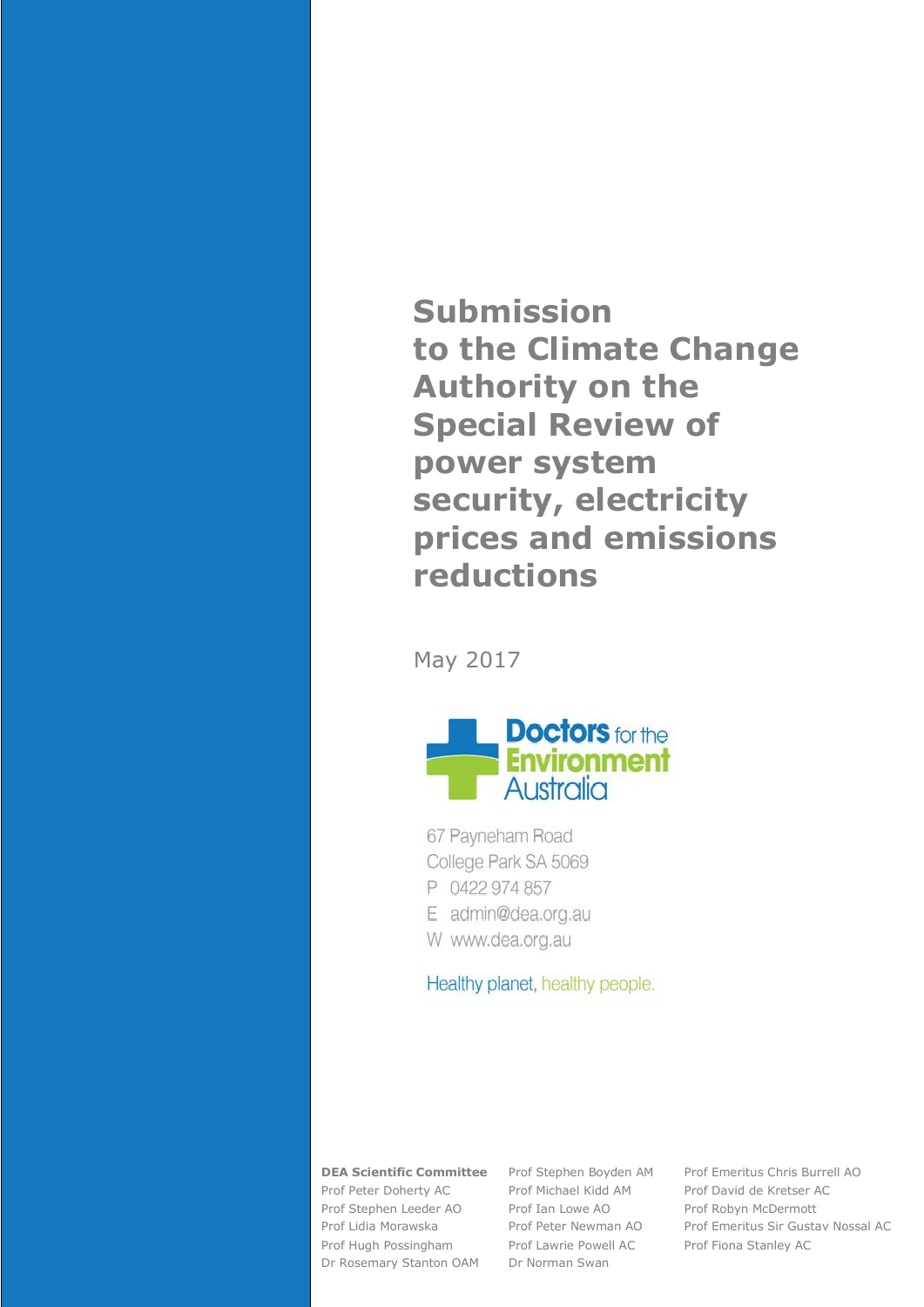Submission to the Climate Change Authority on Special Review of power system security, electricity prices and emissions reductions<sup>1</sup>.

Doctors for the Environment Australia (DEA) is a voluntary organisation of medical doctors and students who are concerned at the adverse effects on health by environmental damage. DEA is totally independent of any political and business affiliations and so is able to give unbiased assessments of matters concerning the environment. DEA's concern is for the health and future of mankind within the biosphere which is under increasing threat with the passage of time.

DEA notes that the Climate Change Authority (CCA) will join with the Australian Energy Market Commission (AEMC) to review an Independent Review into the Future Security of the NEM. The report of this Independent Review is not yet available, so why there has to be further review of an unpublished Review is problematic and raises questions of probity.

Doctors for the Environment Australia has made an extensive submission to the Independent Review (commonly known as the Finkel review) in which we highlight the adverse health consequences of an inadequate national energy policy. Evidence strongly suggests that the current trajectory of global warming will seriously threaten multiple lifeforms in the biosphere including mankind.<sup>2</sup>

## **Overview**

The evidence we have reviewed indicates that Australia does not have co-ordinated energy and climate change policies which will satisfy the Paris Agreement or reduce domestic air pollution as a health necessity for Australians. Through inadequate national organisations the federal government has failed to provide energy security and has dishonestly blamed the states. It has been reckless in abolishing a tax on carbon and has tolerated rorting which has led to a progressive rise in electricity prices for which it has blamed renewable energy. The government must recognise that its inadequacies are delaying Australian participation in the international energy revolution and this will impair our economic future.

We recommend that the government listens both to the advice in the final Finkel review without prior exclusion of possible recommendations, and to the reform measures put forward by Ms Zibelman.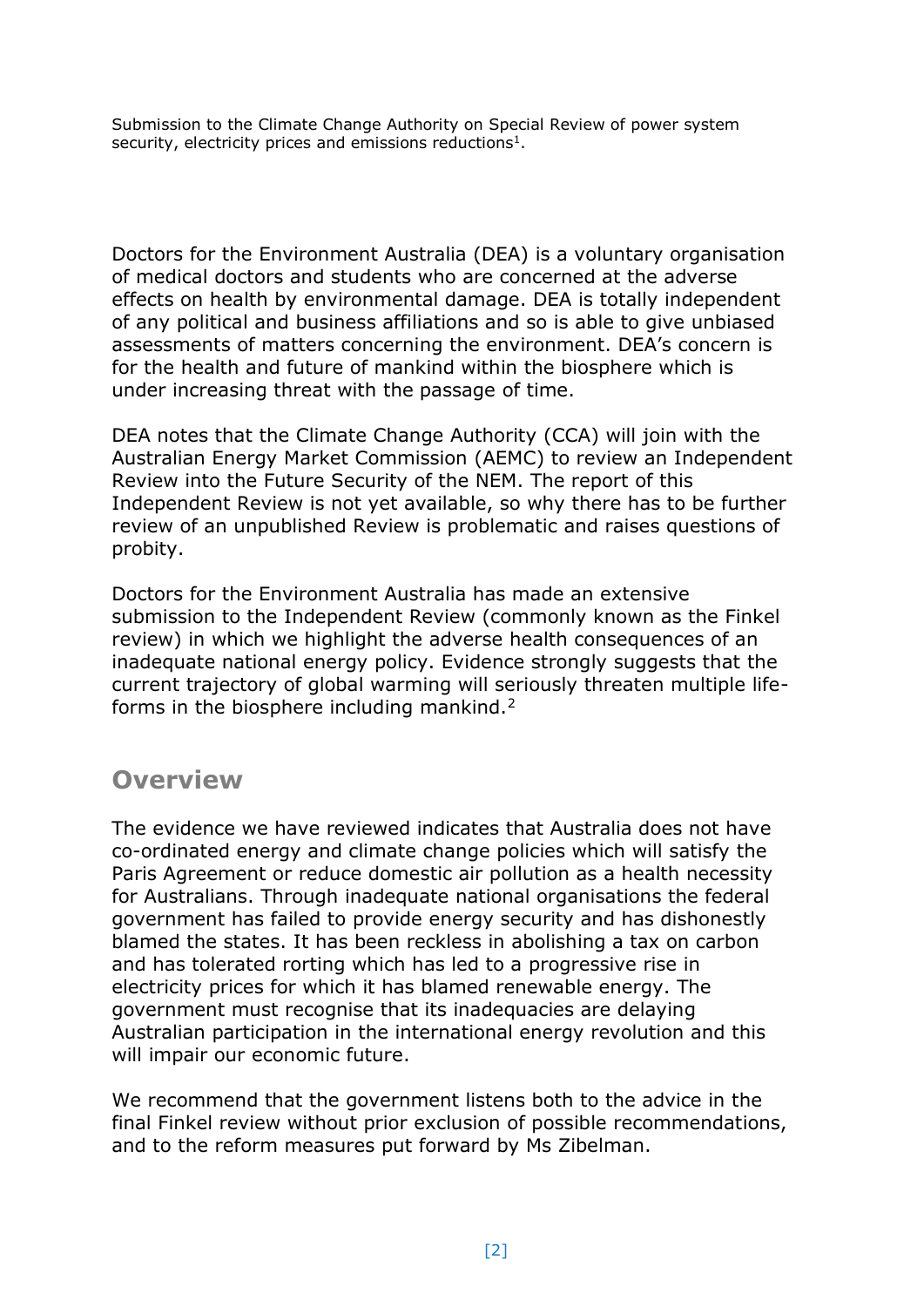# **Priorities for Review of the NEM**

## *Insufficient emission reduction efforts*

Global warming with climate change threatens the health of mankind and the biosphere. It is essential therefore that Australia makes a stronger effort to reduce its greenhouse gas emissions in accordance with the aims of the Paris Agreement. $3$  DEA notes that the criteria used to judge Australia's performance are the targets created in 2014.<sup>4</sup>

However, these targets are so weak as to be effectively meaningless. Currently Australia has not reduced emissions significantly and does not have policies in place to do so.<sup>5</sup>

## *Emissions reduction needs priority*

As we have stated in our submission to the Independent Review of the Future Security of the NEM, emissions reduction needs to be the primary objective of changes to energy supply.<sup>6</sup>

Means of achieving the other two outcomes of power (i) reliability and security, and (ii) affordability, can then be found within this framework. Conversely, considering power sources first, there are many ways of achieving security and reliability which would need to be discarded immediately, such as continuing coal and embarking on nuclear, because they do not meet emissions reduction and affordability criteria respectively.

#### *Low emissions energy sources are available*

There are now multiple ways to enhance the reliability and security of energy production from renewables. These consist of battery storage, concentrated solar-thermal (with or without storage), pumped hydro, more conventional hydro, better synchronising technologies and electronic switching.<sup>7</sup> In addition there are other technologies which could be explored further such as wave and geothermal.

#### *Low emissions sources are affordable*

Wind and solar power are cheaper than that from coal and gas when all the externalities of health costs and pollution are taken into account<sup>8</sup>, and if the cost of GHG damage is included, the true cost of coal-fired electricity would be close to double the nominated cost<sup>9</sup> and the cost of wind, solar, and storage will continue to decline<sup>10</sup>.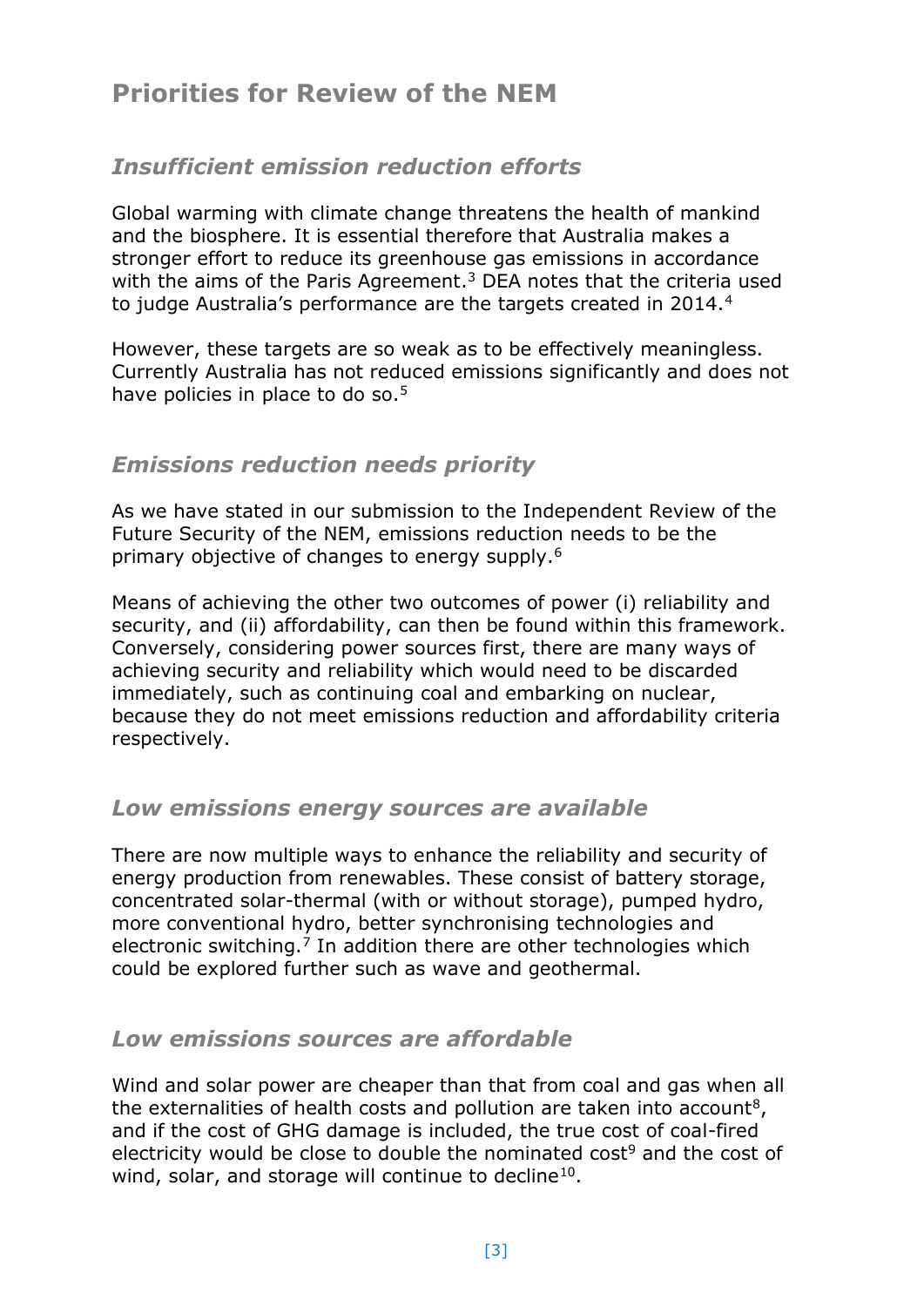Using gas to generate electricity is expensive and confers little or no advantage in reducing greenhouse gas emissions because the escape of 'fugitive emissions' during all phases of the gas chain offsets the lower emissions compared to coal combustion. Gas should be regarded as a finite resource to be used sparingly where electricity is unavailable.

### *Better control of operations allows workable renewable energy mix*

Poor control of the energy market was acknowledged as a reason for the total blackout and other power failures in South Australia and not renewable energy. The mechanism of control needs to be updated and controlling bodies need to embrace the special characteristics of renewable technologies. Whether this extra review in which the CCA and AEMC are involved is sufficiently independent to assess these needs is questionable. $11$ 

The new CEO of Australian Energy Market Operator (AEMO), Audrey Zibelman, who was instrumental in New York's Reform the Energy Vision Plan (REVP) stated *"The more states that take a look at what we are doing- how do you use more distributed resources better, how do you make it part of the grid- it creates greater market opportunities".* The REVP has a plan for 50% renewable energy by 2030. The CSIRO submitted to the Senate Enquiry on the 'Resilience of electricity infrastructure in a warming world' that there is no technical impediment to reaching 100% renewables for the national electricity grid.<sup>12</sup>

The Australian states need to be encouraged to continue their development of renewable energy sources which suit their geographical advantages. Criticism of the states' progress serves no useful purpose and is counter-productive to Australia's efforts to reduce emissions.

#### *Fossil-fuels on the way-out*

The coal industry is in structural decline. Failing to recognise this fact will condemn communities to disruption and uncertainty as we have already seen in the Latrobe Valley in Victoria. The World Resources Institute has revealed that in the USA jobs in the renewable energy industries now far exceed those in the coal industry by a factor of five to one. This change is driven by both environmental and economic concerns.<sup>13</sup>

Coal is a major source of air pollution which has been recognised by the World Health Organization (WHO) as a global emergency. Pollution is not just local but harms the health of communities over wide distances.14